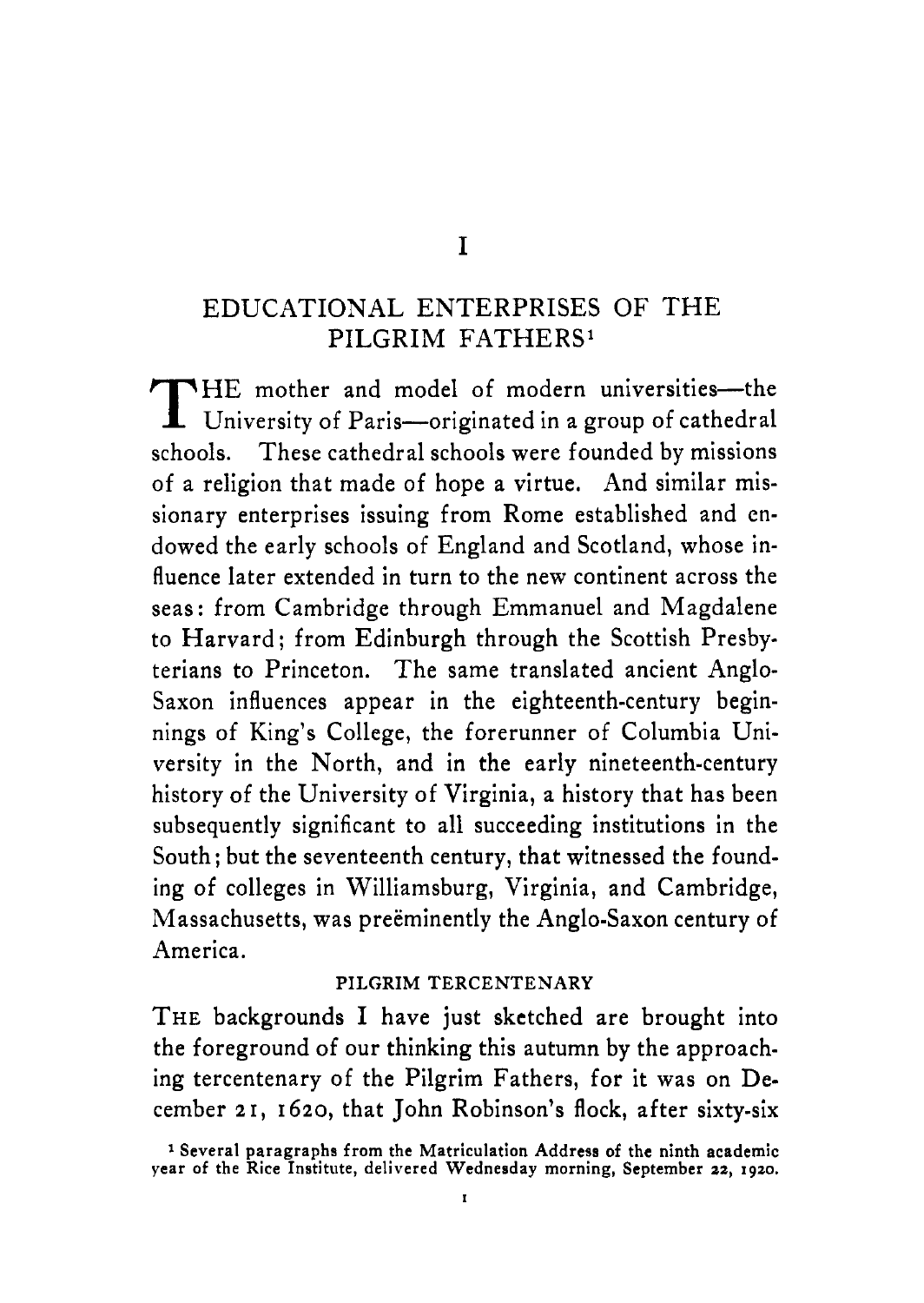# *2* Educational Enterprises of the Pilgrim Fathers

days of storm-bound passage across the Atlantic and a month in the vicinity of Provincetown Harbor, though originally destined for a more congenial southern shore, landed its first scouting-group on Plymouth Rock, which, despite its modest dimensions, must have loomed up literally as "the shadow of a great rock in a weary land." Nor can I ever think of that rock without recalling a revered University of Virginia preceptor of mine, who, contrasting the Cavalier colonists of Virginia with the Puritan pioneers of New England, said, and often said, what a pity it was that when the Pilgrim Fathers landed on Plymouth Rock it had not been a case of Plymouth Rock landing on the Pilgrim Fathers. In anticipation of the formal anniversary celebrations that will be held throughout the country in December of this year, there is coming to America this autumn a mission of Pilgrims, among them Sir Arthur Everett Shipley, Master of Christ's College, Cambridge University. Sir Arthur will, upon our invitation, be delivering at the Rice Institute next month not only a Pilgrim Tercentenary lecture, but also a course of public lectures on several subjects in the history of science. He is pleasantly remembered among us as the Head of the British Educational Mission to the Universities of the United States, which paid the Rice Institute a memorable visit during Thanksgiving week of 1918. That visit has also been happily recalled to us lately by an article in the *New York Evening Post* of July 3 I st last, in which a member of the party is quoted at length from the *Landmark,* a journal of the English-speaking Union, where, among other things in advocacy of the interchange of students between British and American universities, the writer says : "Americans must come to other British universities (not alone to Oxford and Cambridge) — to Manchester, Dublin, Glasgow, Sheffield, Leeds. And Englishmen must be told more and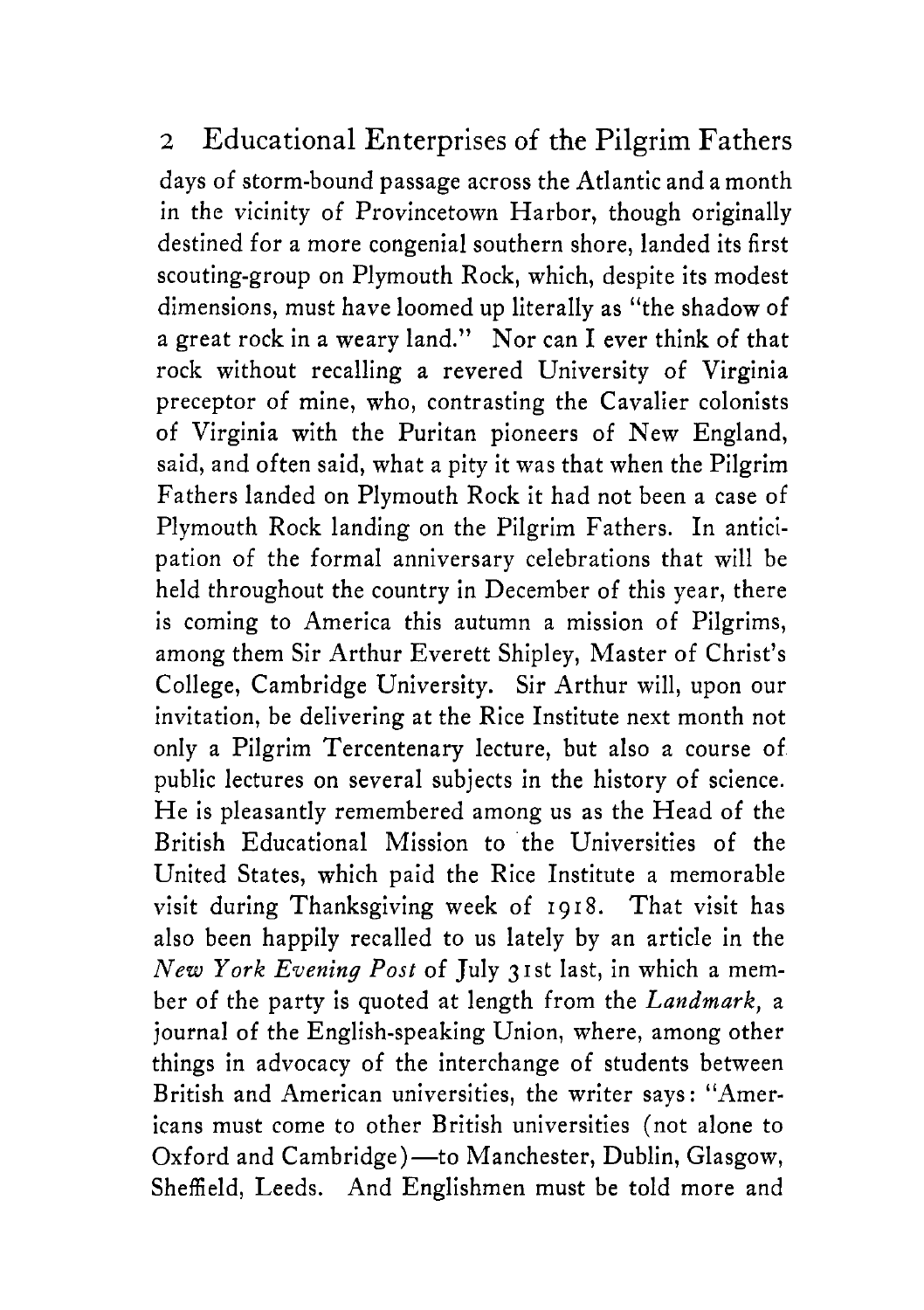Educational Enterprises of the Pilgrim Fathers **3**  more, he continues, "that it is to their own advantage, and to the advantage of the world, that they should go to America-not only to Harvard and Yale and Princeton, but to Minnesota, Wisconsin, Cornell, California, and the Rice Institute."

#### PROVISION FOR HIGHER EDUCATION

**FOR** this institution, founded by a native son of Massachusetts, perhaps the most striking thing to be recalled by the three hundredth anniversary of the founding of Plymouth Colony, is that the immediate concern of the colonists, after making primitive provision for their physical necessities, was the founding of a college. "After God had carried us safe to New England," says a contemporary document, "and we had builded our houses, provided necessaries for our livelihood, reared convenient places for God's worship, and settled the civil government, one of the next things we longed for and looked after was to advance learning and perpetuate it to posterity, dreading to leave an illiterate ministry to the churches, when our present ministers shall lie in the dust. And as we were thinking and consulting how to effect this great work, it pleased God to stir up the heart of one Mr. Harvard (a godly gentleman and a lover of learning, there living amongst us) to give one half of his estate (it being in all about **\$1700)** towards the erecting of a college, and all his library. After him another gave **\$300,** others after him cast in more, and the public hand of the state added the rest." The part contributed by the public hand of the state, to which reference is here made, was authorized by the general court of the colony, which in **1636** passed a resolution agreeing "to give **\$400** towards a school or college, whereof *\$200* shall be paid next year, and *\$200* when the work is finished, and the next court to appoint where and what build-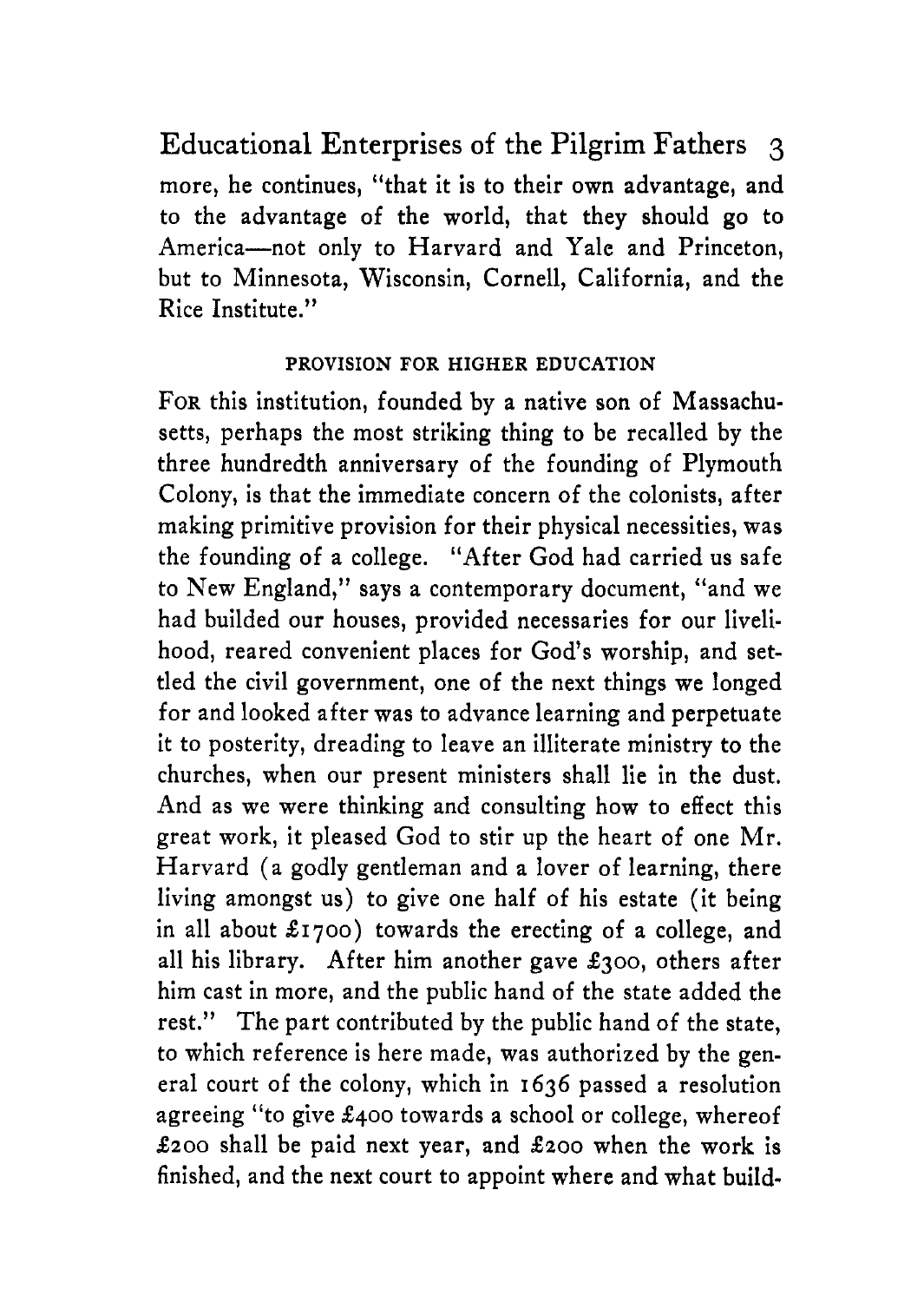4 Educational Enterprises of the Pilgrim Fathers ing." The passing of this resolution in 1636 Harvard commemorates as its act of foundation, and such was the beginning of the oldest college on the American continent.

#### PRINCIPLES UNDERLYING PUBLIC EDUCATION

MOREOVER, by these same Pilgrim pioneers, in the Massachusetts Acts of 1642 and 1647, compulsory education as a righteous demand on the state and on the part of the state was affirmed. In substance they affirmed that "the universal education of youth is essential to the well-being of the state ; that the obligation to furnish this education rests primarily upon the parent; that the state has the right to enforce this obligation; that the state may fix a standard which shall determine the kind of education and the minimum amount; that public money raised by general tax may be used to provide such education as the state requires, and the tax may be general though the school attendance is not; that education higher than the rudiments may be supplied by the state, and opportunity must be provided at the public expense for youths who wish to be fitted for college." On these half dozen underlying principles rests the foundation of public school education in the United States as developed from state to state, but it is only within the last fifty years that legislation has been provided in England, first in 1870 and finally in 1918, effective in 1920, for a national system of public education based on such principles as were operative in an American British colony nearly three hundred years ago.

#### SPIRIT OF PILGRIM MOVEMENT

THIS is neither the time nor the place to commemorate adequately or at length the Puritan movement. It was literally a crusade for righteousness and a Pilgrim's Progress to a promised land. In austere devotion to the duty of life